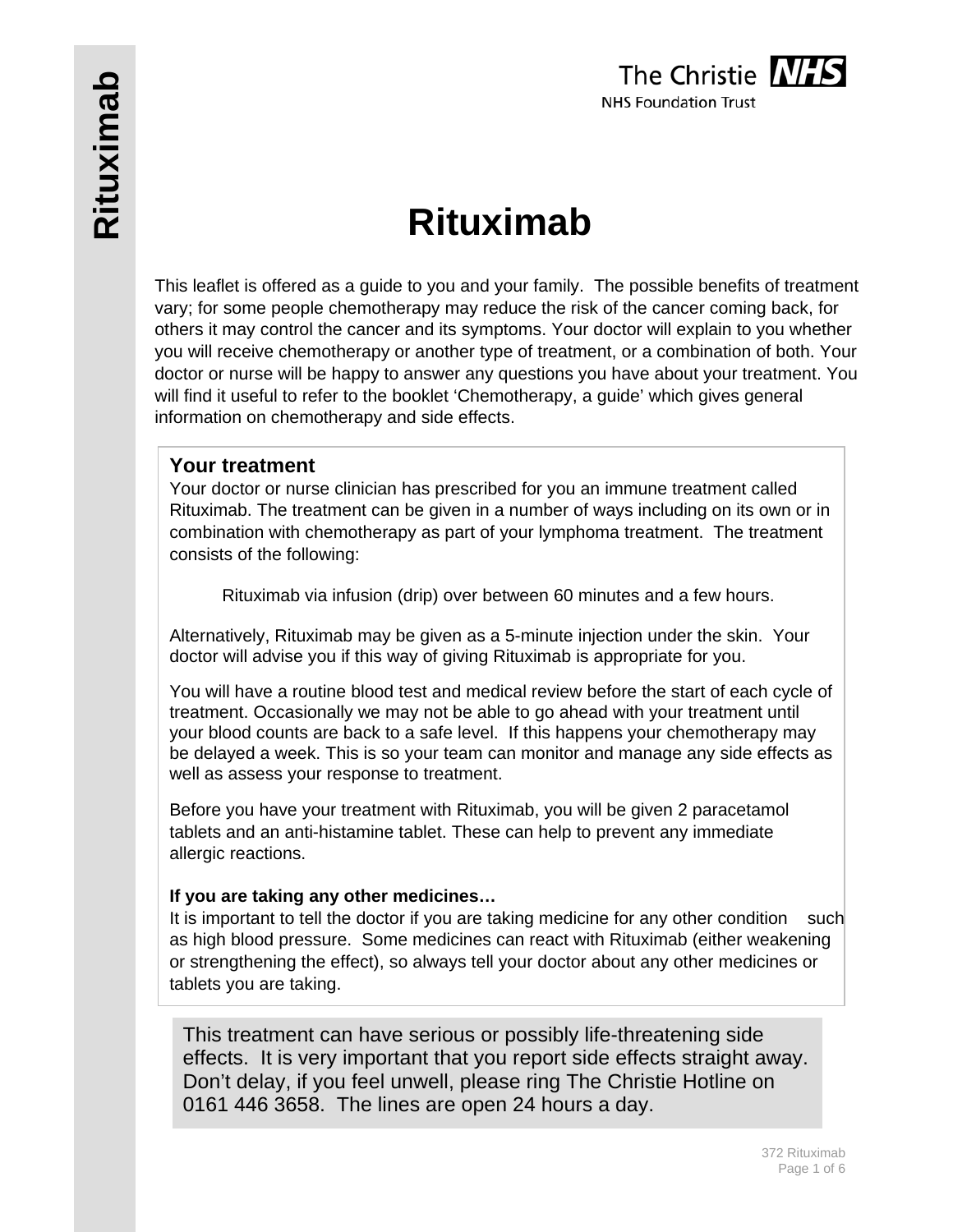# **Possible side effects**

Rituximab can cause many different side effects. Some are more likely to occur than others. Everyone is different and not everyone gets all the side effects. Most side effects are usually temporary, but in some rare cases they can be life-threatening. It is important to tell your hospital doctor or nurse about any side effects so they can be monitored and, where possible, treated.

The side effects listed below relate to treatment with **Rituximab alone**. If you are having Rituximab in combination with chemotherapy, we will give you information about possible side effects of the chemotherapy drugs you are having in a separate information leaflet.

#### **Common side effects (more than 1 in 10)**

#### **Infusion related reactions**

The side effects of Rituximab commonly occur while you are having the infusion including chills, fever and shivering. If you have any of these side effects please tell your nurse straightaway, however, your progress will be monitored regularly. Rarely, you may also develop a skin rash, headache, tumour pain, sore throat or sickness. If this happens or you notice any swelling around the eyes and face, feel dizzy or faint, or have any shortness of breath during the chemotherapy, please tell the nurse or doctor immediately. This may be an allergic reaction and they may need to slow down or stop the drip. You may feel tired and have a headache, these symptoms are related to your treatment and usually go when the infusion has finished.

If you do not have any reactions to your first treatment, we may be able to give you subsequent infusions over a shorter period of time.

#### **Increased risk of serious infection**

You are vulnerable to infection as this treatment can cause low white blood cells and/or low antibody levels. Minor infections can become life-threatening in a matter of hours if left untreated. Symptoms of infection include fever, shivering, sweats, sore throat, diarrhoea, discomfort when you pass urine, cough or breathlessness. We recommend that you use a digital thermometer so you can check your temperature. You can buy one from your local pharmacy.

#### **If you feel unwell, you have symptoms of an infection or your temperature is 37.5ºC or above, or below 36ºC contact The Christie Hotline straight away**.

#### **Uncommon side effects (less than 1 in 10)**

#### **Nausea and vomiting (sickness)**

You may experience mild nausea while you having Rituximab. Anti-sickness medication will be given along with your treatment to prevent this. If you continue to feel or be sick, contact your GP or this hospital, because your anti-sickness medication may need to be changed or increased.

#### **Lethargy**

Rituximab may make you feel tired and lacking in energy. It can be frustrating when you feel unable to cope with routine tasks. If you do feel tired, take rest and get help with household chores. If necessary, take time off work. Gentle exercise such as walking can be beneficial.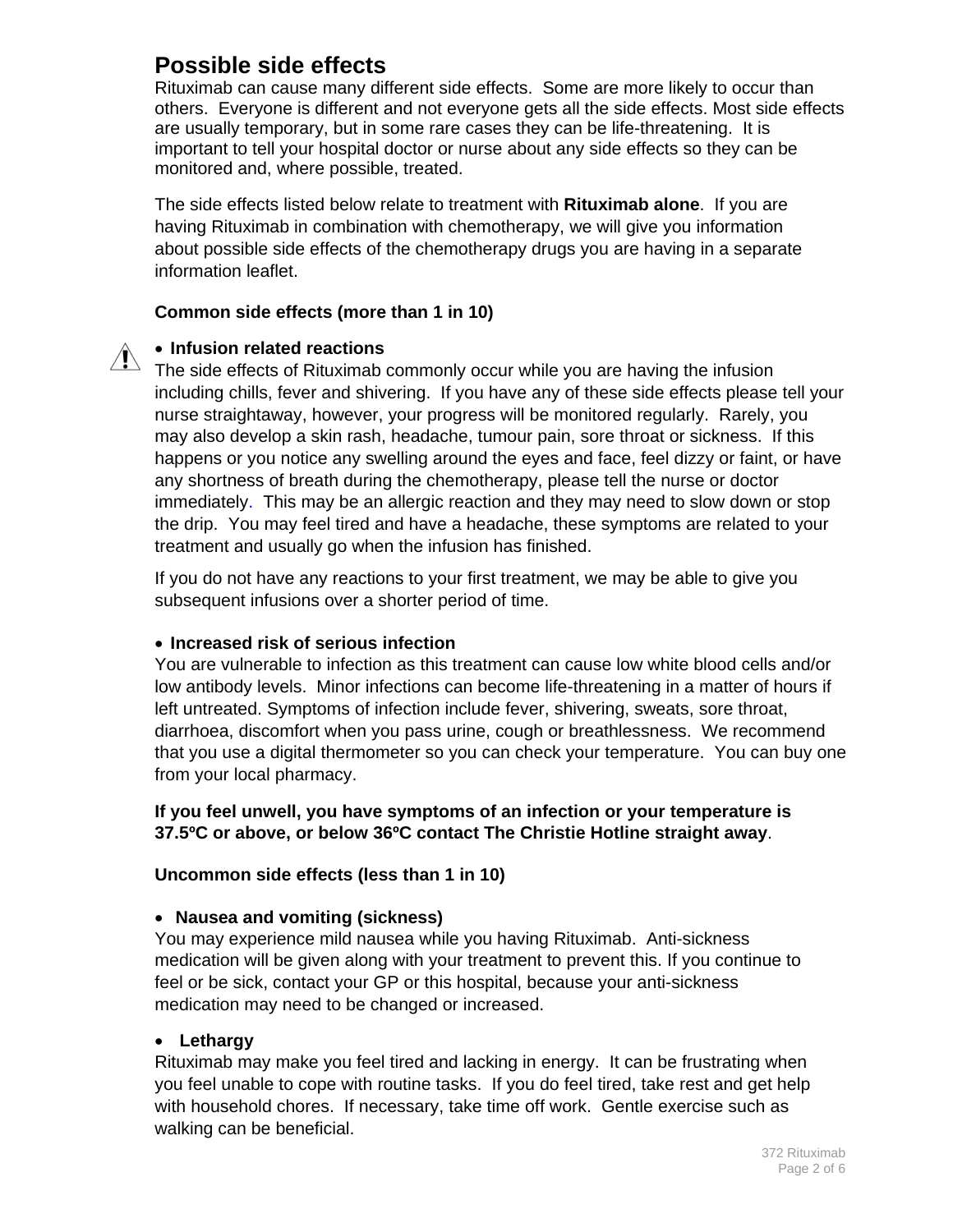#### **Skin rash**

You may develop a skin rash. This is usually mild and easily treated. Please tell your doctor on your next visit. Sometimes blisters develop on your skin. Inform your doctor if this occurs.

#### **Uncommon infections**

Rituximab causes immune suppression and can increase the risk of uncommon or unusual infections. Your doctor will discuss this side effect before you start treatment.

#### **Sore mouth**

Your mouth may become sore or dry, or you may notice small mouth ulcers during this treatment. Drinking plenty of fluids and cleaning your teeth regularly and gently with a soft toothbrush can help to reduce the risk of this happening. We can prescribe a mouthwash for you to use during treatment. You can dilute this with water if your mouth is sore. Ask your doctor or nurse for further advice. There is also general mouth care information in the chemotherapy booklet. If you continue to have a sore mouth, please contact The Christie Hotline.

#### **Hepatitis B**

You must tell your doctor at The Christie before starting Rituximab if you have previously been diagnosed with Hepatitis B. Speak to your doctor if you wish to discuss this further.

#### **Serious and potentially life threatening side effects**

In a small proportion of patients chemotherapy can result in very severe side effects which may rarely result in death. The team caring for you will discuss the risk of these side effects with you.

## **Sex, contraception & fertility**

**Protecting your partner and contraception:** We recommend that you or your partner use a condom during sexual intercourse while you are having this treatment. Chemotherapy is dangerous to unborn babies and this will also protect you and your partner from any chemotherapy drugs that may be present in semen and in the vagina. If you suspect that you may be pregnant please tell your doctor immediately.

**Fertility:** The effect that Rituximab has on fertility is not yet known. Your doctor or nurse should have discussed this with you. If not, please ask them before you start treatment.

## **Late side effects**

There may be long term possible side effects of treatment with Rituximab that are not yet known. Please talk to your doctor if you wish to discuss this further.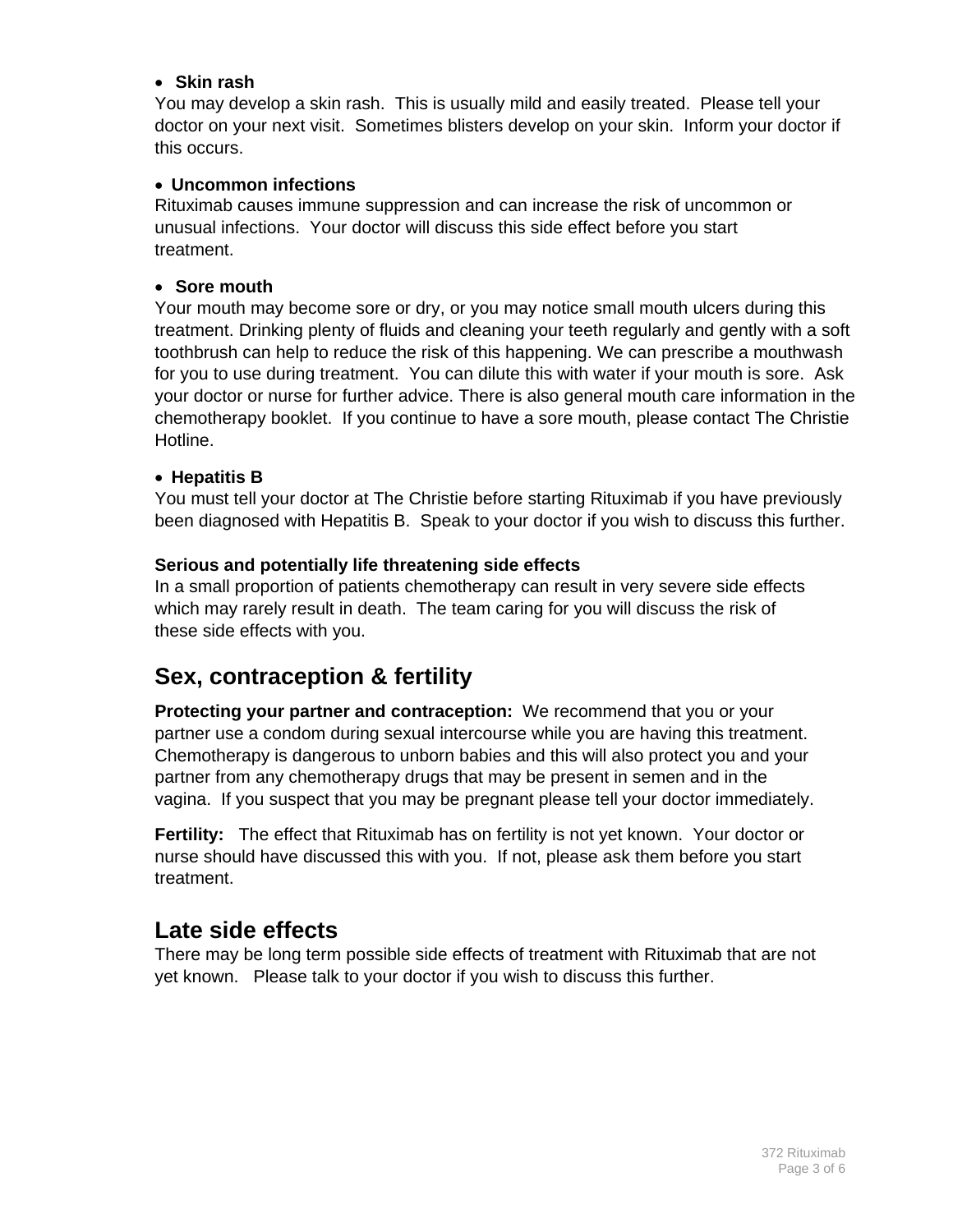## **Contacts**

If you have any general questions or concerns about your treatment, please ring the area where you are having treatment:

| • Haematology day unit                |                                                                                                    | 0161 446 3924                                                                                                           |
|---------------------------------------|----------------------------------------------------------------------------------------------------|-------------------------------------------------------------------------------------------------------------------------|
| • Lymphoma clinical nurse specialists |                                                                                                    | 0161 446 8573                                                                                                           |
| • Lymphoma secretaries                | 0161 446 3753<br>0161 446 3360<br>0161 446 3956<br>0161 446 3332<br>0161 446 3302<br>0161 446 3869 | Professor Radford/Dr Linton<br>Professor Illidge<br>Dr Smith<br><b>Professor Cowan</b><br>Dr Harris/Dr Chan<br>Dr Bloor |
| • Palatine Treatment Ward             | 0161 446 3960/3961                                                                                 |                                                                                                                         |
| General enquiries<br>$\bullet$        | 0161 446 3000                                                                                      |                                                                                                                         |
|                                       |                                                                                                    |                                                                                                                         |
|                                       |                                                                                                    |                                                                                                                         |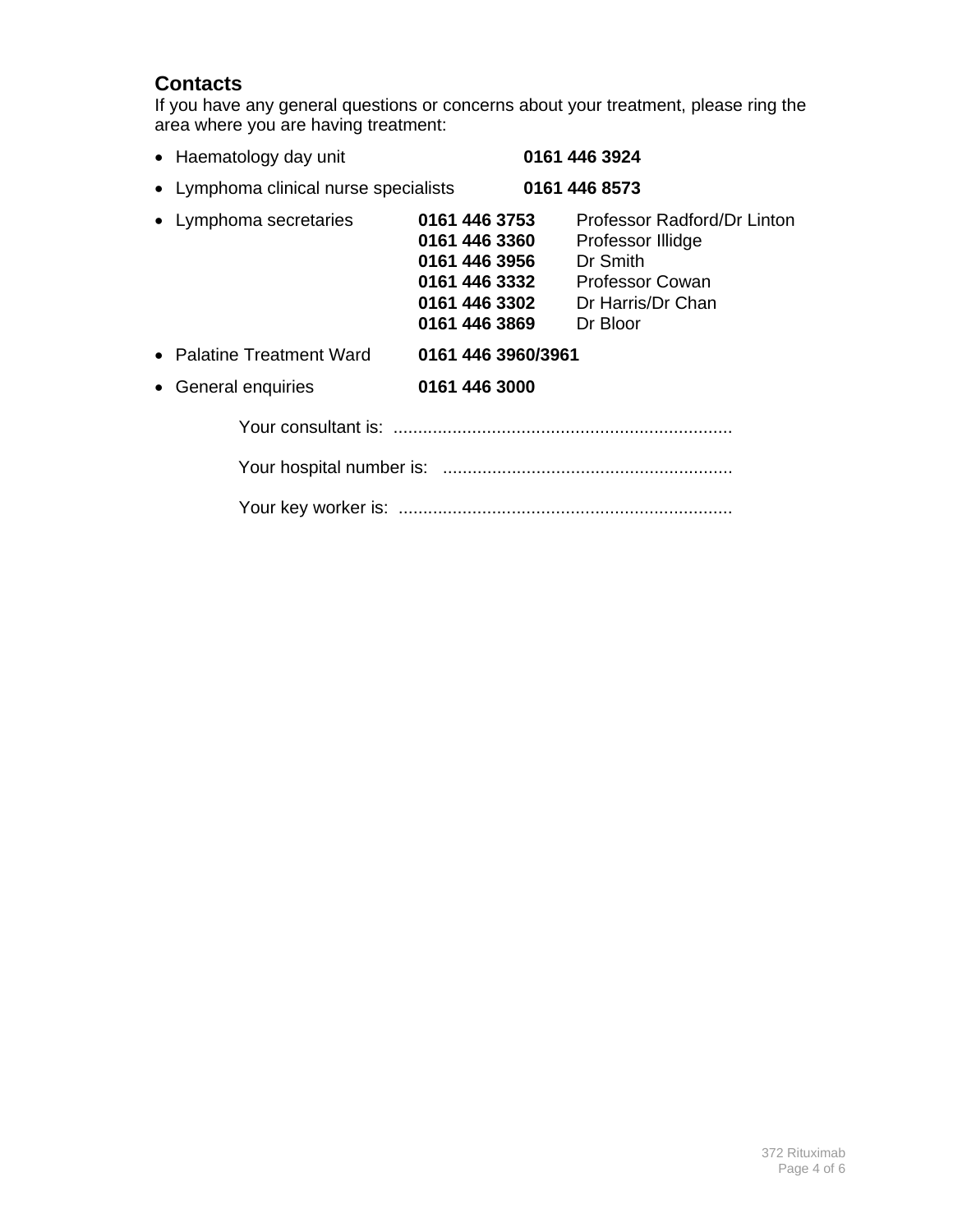372 Rituximab Page 5 of 6